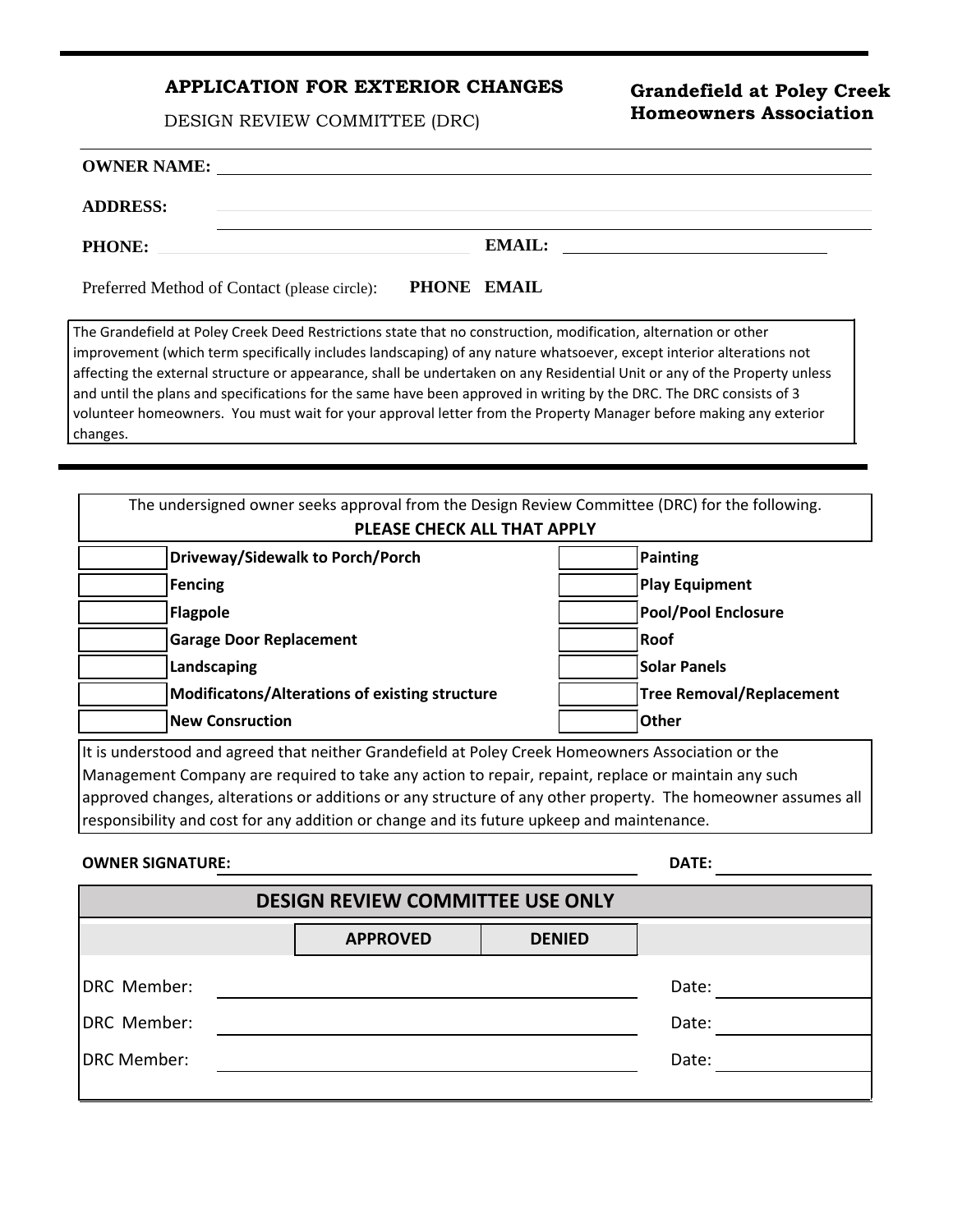# **APPLICATION FOR EXTERIOR CHANGES** PAGE 2 OF 3

Г

|                                                                                                                 | CIRCLE & COMPLETE ALL APPLICATION REQUESTS LISTED BELOW FOR EXTERIOR CHANGES                                                                                                                                                                                                                                                                                       |                     |                                     |  |
|-----------------------------------------------------------------------------------------------------------------|--------------------------------------------------------------------------------------------------------------------------------------------------------------------------------------------------------------------------------------------------------------------------------------------------------------------------------------------------------------------|---------------------|-------------------------------------|--|
| DRIVEWAY / WALKWAY TO FRONT PORCH / FRONT PORCH:<br>** YOU MUST PROVIDE PICTURES AND SURVEY WITH APPLICATION ** |                                                                                                                                                                                                                                                                                                                                                                    |                     |                                     |  |
| Description of Project:                                                                                         |                                                                                                                                                                                                                                                                                                                                                                    |                     |                                     |  |
|                                                                                                                 | (please circle) CONCRETE OR PAVERS Paver Manufacturer: _________________________                                                                                                                                                                                                                                                                                   |                     |                                     |  |
| Paver Color:                                                                                                    | <u> 1980 - Johann Barn, mars an t-Amerikaansk kommunister (</u>                                                                                                                                                                                                                                                                                                    |                     |                                     |  |
|                                                                                                                 | <b>FENCING:</b> Survery & Pictures of Fence MUST be submitted with application. Color:                                                                                                                                                                                                                                                                             |                     |                                     |  |
|                                                                                                                 |                                                                                                                                                                                                                                                                                                                                                                    |                     |                                     |  |
| <b>FLAGPOLE:</b>                                                                                                | $\begin{picture}(150,10) \put(0,0){\vector(1,0){100}} \put(15,0){\vector(1,0){100}} \put(15,0){\vector(1,0){100}} \put(15,0){\vector(1,0){100}} \put(15,0){\vector(1,0){100}} \put(15,0){\vector(1,0){100}} \put(15,0){\vector(1,0){100}} \put(15,0){\vector(1,0){100}} \put(15,0){\vector(1,0){100}} \put(15,0){\vector(1,0){100}} \put(15,0){\vector(1,0){100}}$ |                     |                                     |  |
|                                                                                                                 |                                                                                                                                                                                                                                                                                                                                                                    |                     | Style & Color: ____________________ |  |
|                                                                                                                 | LANDSCAPING: Please include a detailed drawing including names and placement of plants.                                                                                                                                                                                                                                                                            |                     |                                     |  |
| <b>MODIFICATIONS/ALTERATIONS: Provide description as well as Picture or Rendering</b>                           |                                                                                                                                                                                                                                                                                                                                                                    |                     |                                     |  |
|                                                                                                                 |                                                                                                                                                                                                                                                                                                                                                                    |                     |                                     |  |
|                                                                                                                 | NEW CONSTRUCTION: For New Construction homes, you must provide plot plans, blueprints, paver/<br>driveway style, paint color, landscaping and mailbox placement. If one of these items are not<br>provided the submission will be denied.                                                                                                                          |                     |                                     |  |
|                                                                                                                 | PAINTING: You MUST provide photos and color swatches for your application to be reviewed.                                                                                                                                                                                                                                                                          |                     |                                     |  |
|                                                                                                                 | Paint Color Name & Number of: BASE/HOUSE:                                                                                                                                                                                                                                                                                                                          |                     |                                     |  |
| TRIM:                                                                                                           |                                                                                                                                                                                                                                                                                                                                                                    | <b>GARAGE DOOR:</b> |                                     |  |
|                                                                                                                 |                                                                                                                                                                                                                                                                                                                                                                    | FRONT DOOR:         |                                     |  |
|                                                                                                                 | DID YOU ASK YOUR NEIGHBORS IF THEY APPROVE YOUR COLORS? YES                                                                                                                                                                                                                                                                                                        |                     | <b>NO</b>                           |  |
| PAINT MANUFACTURER:                                                                                             |                                                                                                                                                                                                                                                                                                                                                                    |                     |                                     |  |